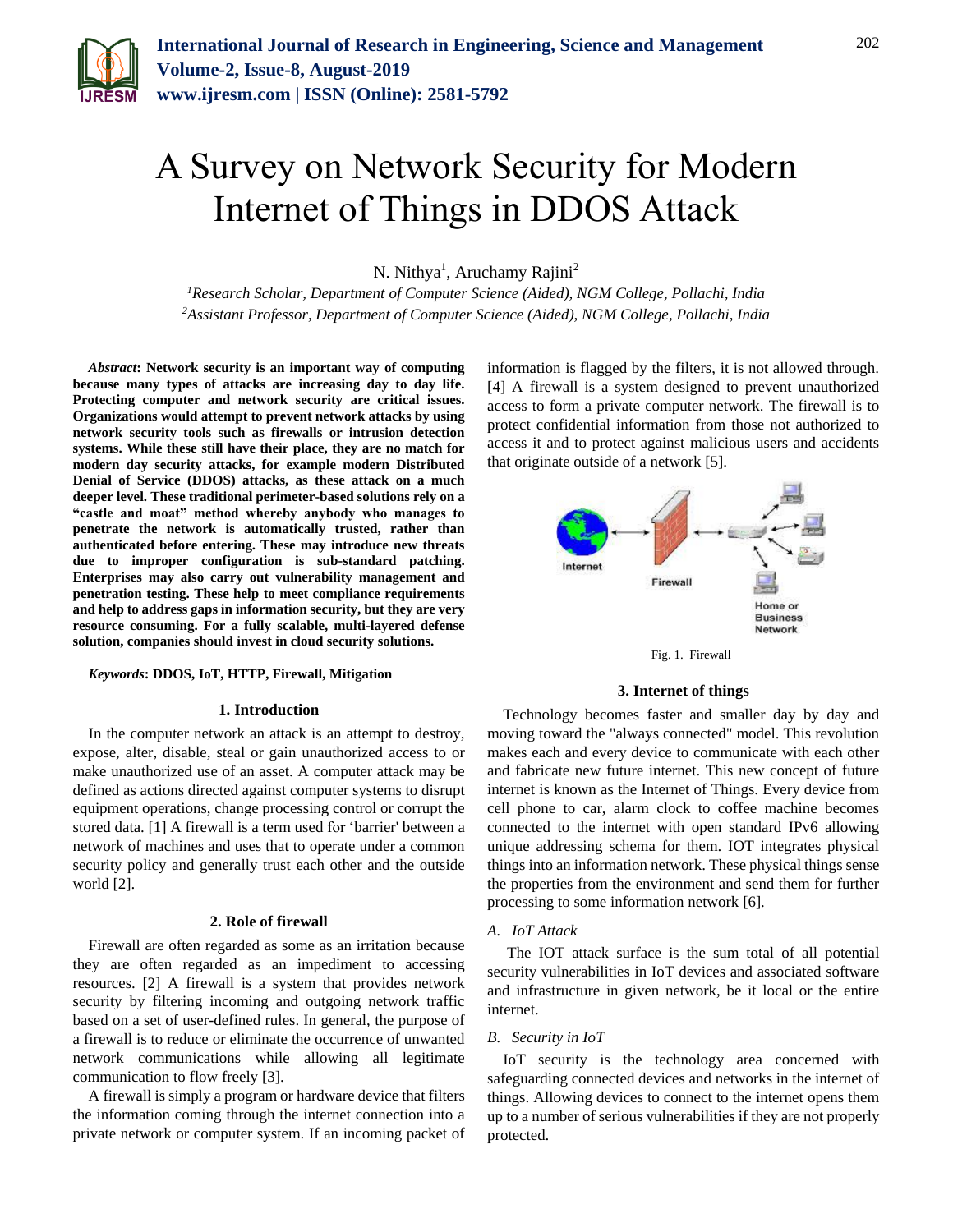



Fig. 2. Network security

## *C. Security is important*

While business cannot stop IOT attacks from happening, they can be proactive in mitigating threats to network security and protecting valuable data and IT systems. For their part, consumers must hold business to higher standards and approach any IOT related purchase with a critical eye.

## **4. DOS/DDOS attack**

#### *A. Denial of Services*

In denial of services attack, malicious node sending the message to the node and consume the bandwidth of the network. The main aim of the malicious node is to be busy the network node. If a message from unauthenticated node will come, then receiver will not receive that message because he is busy and beginner has to wait for the receiver response [7].

## *B. Attack types*

The Manual attacks involve the attacker scanning the network, IP Addresses, Machines for vulnerabilities, break into the system and deploy code and executes a malicious payload for remote control access of that user system which is kept ready to launch an attack on the attacker's command.

Semi-automatic attacks involve deploying attack scripts that scan and compromise the user machines and download a payload and installing the attack codes. These victim systems are bots under control of the handlers who choose when and how about the attack type and target victims.

Automatic attacks, on the other hand, are carried with a high degree of automation, with the compromised user systems having the attack code and software with the predetermined type of attack, duration, victim's IP address. The attacker has minimal interaction once the payload gets deployed or during the automatic attack.

# **5. Attack model**

The DDOS attack model is defined as follows. The attackers consist of a small group of m compromised hosts among a large group of n users, and the HTTP traffic originating from the attackers is indistinguishable from that generated by legitimate users.

## *A. Session Flooding Attacks*

The attackers send a large number of HTTP requests through overflowing sessions.

## *B. Request Flooding Attacks*

The attackers send a large number of HTTP requests with only a few sessions.

## *C. Asymmetric Attacks*

To reduce the packet rate and maintain the high load in the server, the attackers send mostly HTTP requests of heavy workload.

#### *D. Slow Request/Response Attacks*

To hold and prolong HTTP sessions, the attackers slowly sends the HTTP requests/responses by delivering incomplete HTTP headers, diminishing HTTP data rate, or fragmenting HTTP packets.

#### **6. Attack mitigation**

Attack mitigation is a detection and protection strategy used to safeguard networks, servers and applications by IT administrators in order to minimize the effect of malicious traffic and intrusion attempts while maintaining functionality for users. DDoS mitigation is a set of techniques or tools for resisting or mitigating the impact of distributed denial-ofservice attacks on networks attached to the Internet by protecting the target and relay networks.

## *A. DDOS mitigation*

DDOS mitigation refers to the process of protecting a targeted server or network from DDOS attack. Detection - in order to stop a distributed attack, a website needs to be able to distinguish an attack from a high volume of normal traffic.



#### *B. Detection*

The detection method is very simple as the performance of the service or system degrades dramatically when an attack occurs. The detection methods consists of three different techniques,

- Signature based
- Anomaly based
- Attack source